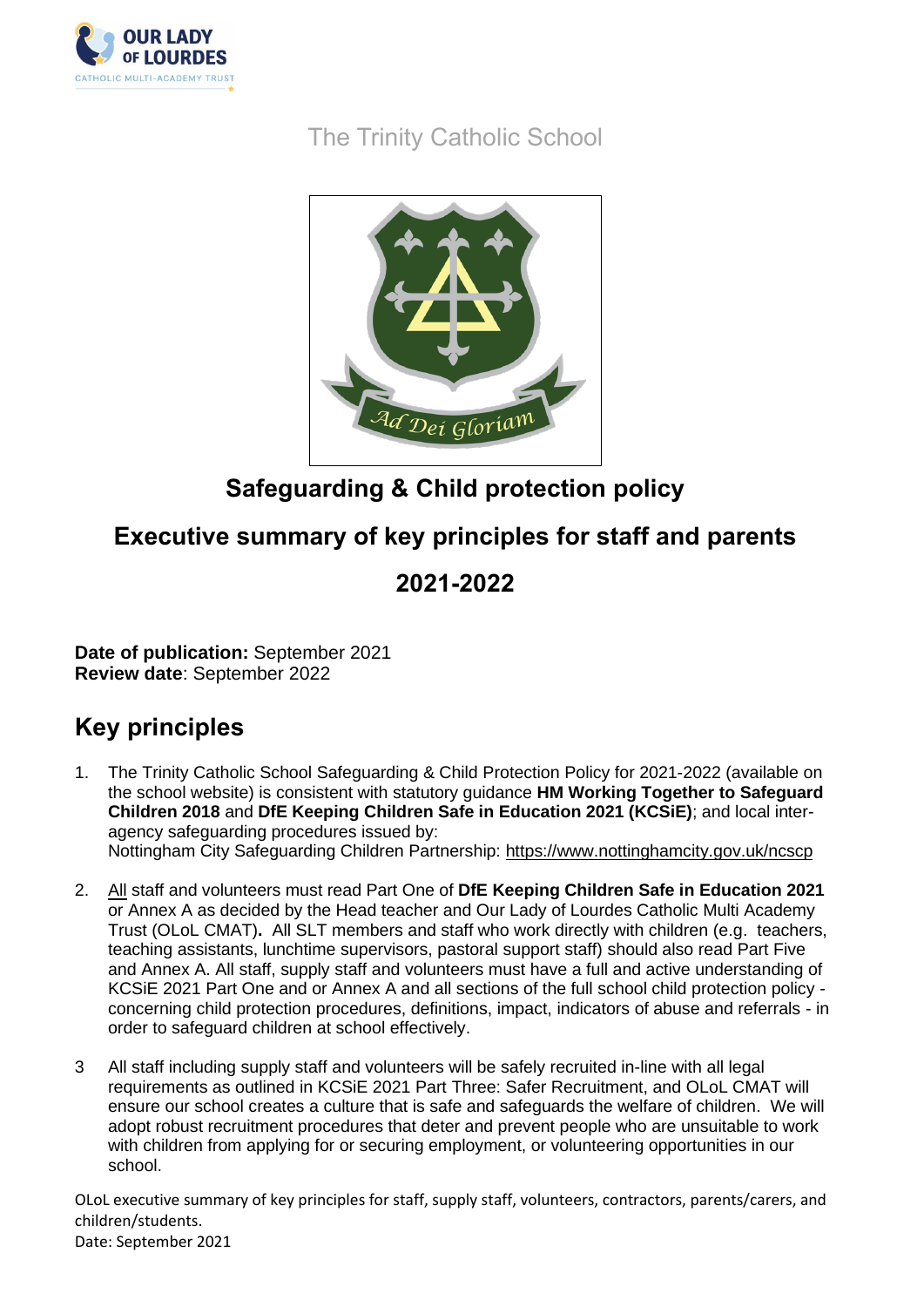

- 4 The Trinity Catholic School seeks to ensure that only 'safe' staff and 'safe' supply teaching staff and volunteers are recruited and employed to work with children by adopting the advice and guidance provided locally by the OLoL CMAT HR Service. Safer Recruitment is embedded into our school's safeguarding culture through recruitment and induction processes and the ongoing management and support for all staff and volunteers.
- 5 All staff, teaching, supply, support staff and volunteers will be required to read the full Safeguarding & Child Protection Policy and the OLoL CMAT Code of Conduct for Employees before starting work with children and will be informed of the procedures in place to address and manage any safeguarding concerns, allegations about staff members including low-level concerns.
- 6 This Executive Summary serves only as a brief reference point for staff, parents, supply teachers, volunteers, governors and other stakeholders and should be read alongside our school's Child Protection Policy 2021-2022 and Flow Chart which informs of the actions to be taken where there are concerns about a child inside and outside of the school environment.
- 7 OLoL CMAT governors, school leaders, staff and volunteers have a responsibility to establish and maintain a culture of safeguarding in order to safeguard and promote the welfare of children effectively and maintain an attitude **'it could happen here'** where safeguarding is concerned. When concerned about the welfare of a child, staff should always act in the **'best interests of the child.**
- 8 Everyone who works in or with OLoL CMAT schools have a responsibility to safeguard and promote the welfare of children and respond to concerns, incidents, or disclosures and should **always** speak with the Snr Designated Safeguarding Lead or Deputy DSL to inform them of any safeguarding or child protection concerns without delay.

At The Trinity Catholic School

The Snr Designated Safeguarding Leads (DSL) are: Sarah Wilkinson and Ella Aitchison……………………………………………………

The Deputy DSL(s) is/are Heather Ridgley………………………………………………………………………………

The SLT members who should be contacted in the DSL's absence are: Matthew Shenton, Aidan Brennan, Rupert Bennett, Steven Wadsley, Caroline McGrath

 $\mathcal{L}_{\mathcal{M}}$  , and the contract of the contract of the contract of the contract of the contract of the contract of the contract of the contract of the contract of the contract of the contract of the contract of the cont

The Safeguarding Governor is: Sarah Kirkham…………………………………………………………………………

The Trust Safeguarding Lead is: Moira Dales (m.dales@ololcatholicmat.co.uk)

The Trust Board Safeguarding Lead is: Sue Dryden

9 The Snr DSL will ensure that all staff including supply staff and volunteers receive a robust induction into The Trinity Catholic School safeguarding arrangements, which will include a requirement that they read the key statutory guidance and safeguarding policies including the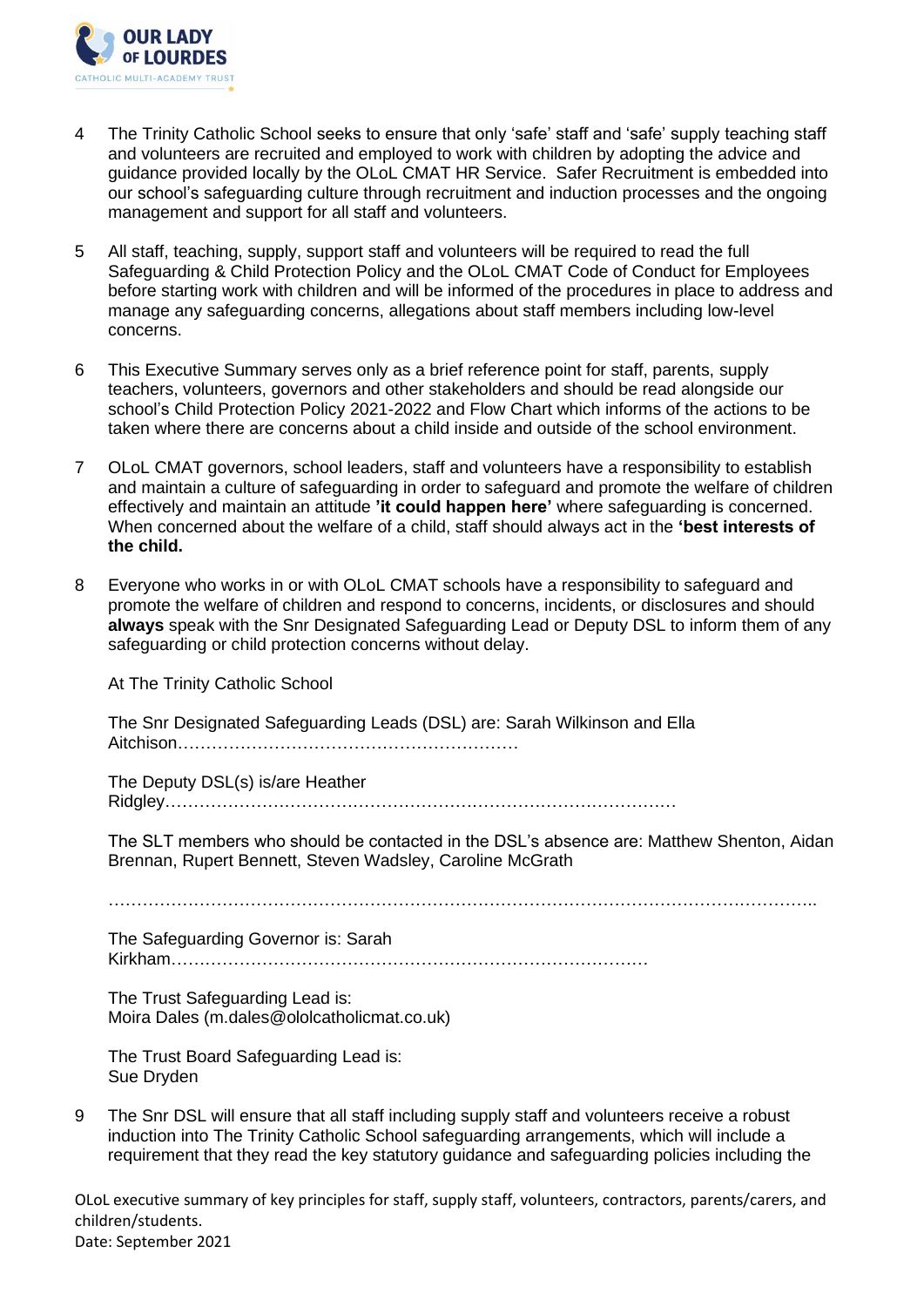

Behaviour Policy, Peer on Peer (child on child) Abuse Policy and responses to on-line safety and children who go missing from education before starting work with children.

- 10 The Snr DSL will also ensure any contractors working at The Trinity Catholic School and visitors are informed of who to report any safeguarding concerns or incidents to whilst on the school site.
- 11 The Trinity Catholic School is committed to offering early help to those children who need it. Staff are trained to be vigilant and to record and report all concerns via (CPOMS) and issues that indicate a child may require early help or that there may be a safeguarding issue to the Snr DSL without delay.
- 12 The Snr DSL will consider all such concerns and issues and will make a judgement about whether to monitor the child's progress, discuss with parents/carers, provide pastoral care and support, offer early help or make appropriate referrals. The DSLs will record actions and decisions taken and referrals that are made. If early help is appropriate the Snr DSL will keep the case under constant review and refer cases to statutory safeguarding agencies where required and where appropriate support children and families to access support and additional help to support well-being and safety.
- 13 Our Designated Teacher is Ella Aitchison and they will work with the local authority virtual school and the child's social worker to promote the educational achievement of registered pupils who are looked after and will continue to promote the educational achievement of children who have left care through adoption, special guardianship or child arrangement orders. Our Designated Teacher will have the appropriate training and relevant qualifications and experience to carry out the role and responsibilities required and maintain an up to date understanding of the needs of children with looked after status.
- 14 At The Trinity Catholic School staff recognise that some children are particularly vulnerable and therefore more likely to require early help or safeguarding. Those children include children with special educational needs and disabilities; those who are looked after by a local authority or were previously looked after; those living in families experiencing adult substance abuse, adult mental ill health and/or domestic abuse; and children showing signs of engaging in anti-social or criminal behaviour.
- 15 The Trinity Catholic School is committed to supporting improving the mental health and wellbeing of all children *we will do this by keeping mental health a focus of our pastoral curriculum and by making sure students can identify who they can talk to in school.*
- 16 The Trinity Catholic School recognises that children who run away, go missing and/or are absent from school are potentially vulnerable to abuse, exploitation, offending and placing themselves and possibly others (friends) in situations where they may suffer physical harm, abuse or risk of child sexual exploitation (CSE), criminal child exploitation (CCE) or at risk of being radicalised or exploited.
- 17 The Trinity Catholic School will therefore work actively in partnership with parents/carers and other agencies to understand and improve poor school attendance and address issues of children running away and going missing from home.
- 18 The Trinity Catholic School has a duty to teach children about safeguarding and how to understand and recognise risk (on-line and off-line) and the support available to them; as part of a 'broad and balanced curriculum'. This will include Relationship and Sex Education (for all secondary pupils) and Health education (for all pupils), compulsory from September 2020 and should be taught in schools from September 2021.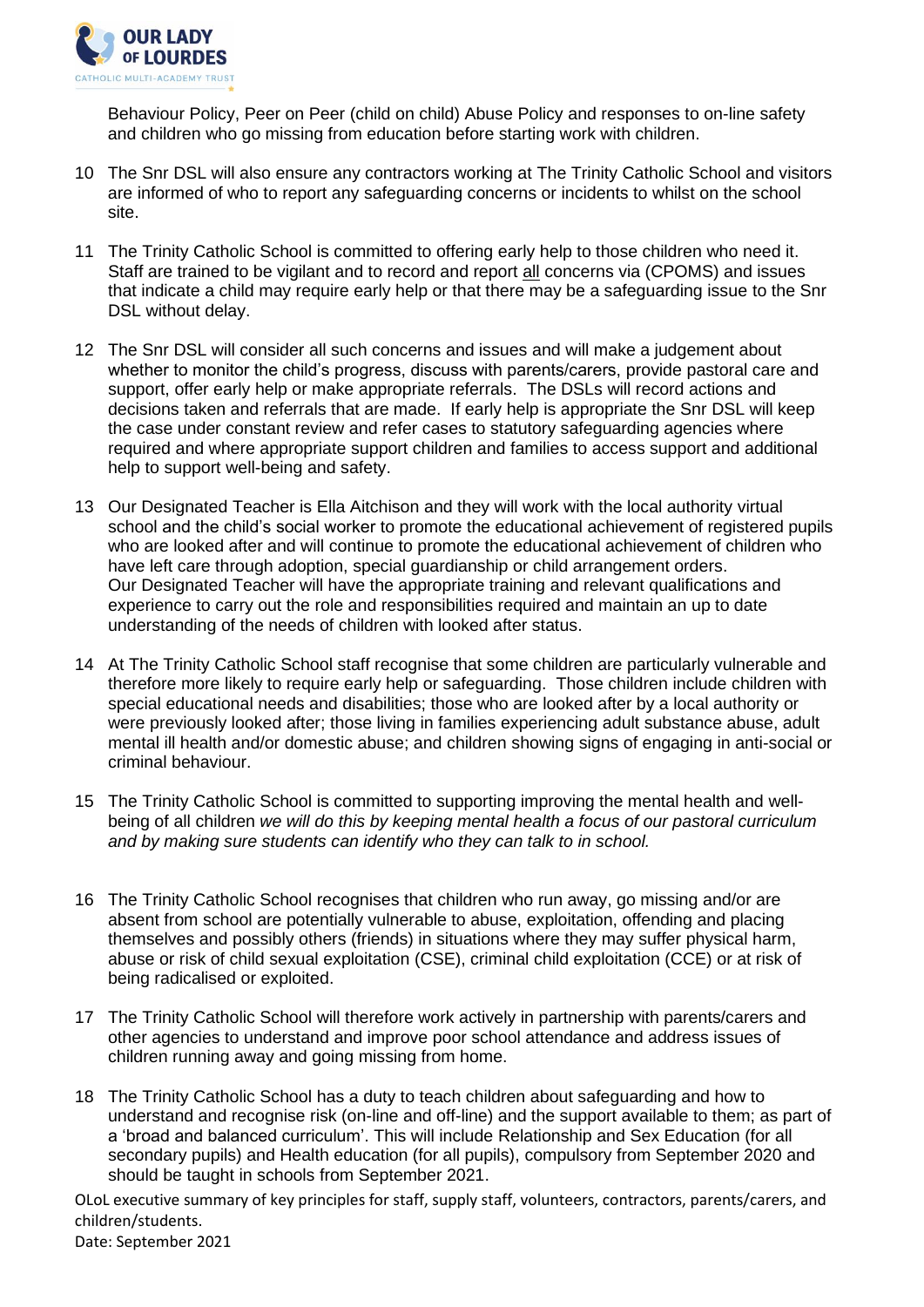

19 The OLoL CMAT **Whistleblowing** policy enables staff to raise concerns or allegations, initially in confidence, and for a sensitive enquiry to take place. Staff are expected to report all concerns about poor practice or possible child abuse by colleagues to the headteacher, including lowlevel concerns.

Concerns or complaints about the headteacher should be reported to the Chair of the OLoL CMAT. Staff can also contact the Designated Officer in the Local Authority (LADO), who is responsible for the coordination of responses to allegations against people who work with children.

The Nottingham City LADO can be contacted on Tel: [Tina.wright@nottinghamcity.gov.uk](mailto:Tina.wright@nottinghamcity.gov.uk)  07842601599

 For staff who do not feel able to raise concerns internally, advice and support can be accessed through the NSPCC whistleblowing helpline Tel: 0800 028 0285.

- 20 All staff including the headteacher, supply teachers, volunteers and governors will receive appropriate and regularly updated safeguarding and child protection information, guidance, and at least annual dedicated safeguarding training to provide them with the requisite skills and knowledge to safeguard children and maintain and revise where required, appropriate 'safeguarding arrangements' in our school.
- 21 The Snr DSL and deputy DSLs will attend bespoke training for newly appointed DSLs and refresher training through their appropriate Local Authority. In addition, new DSLs are advised to attend the NSCP Working Together to Safeguard Children course which compliments the DSL training and informs of the arrangements for child protection conferences, reviews and core group meetings, ensuring all our DSLs are fully conversant with the principles of good safeguarding partnership practices to keep children safe and respond to safeguarding and child protection concerns.
- 22 The Snr DSL and deputy DSLs will also update their knowledge and skills at least annually (as a minimum) to keep up to date with new safeguarding developments and guidance relevant to their role. The Snr DSL or one of the deputy DSLs will look to attending any LA's DSL Focus Group network & OLoL DSL meetings to cascade information and any updates to guidance back to the DSL team and all school staff. All DSLs will also attend, where appropriate, other safeguarding training opportunities to ensure their knowledge and experience in safeguarding remains current and can address any emerging threats.
- 23 Child protection issues warrant a high level of confidentiality. Staff will ensure confidentiality protocols are adhered to and information is shared appropriately. Although staff will discuss day-to-day concerns about pupils with colleagues, they should report all child protection and safeguarding concerns to the Snr DSL or headteacher or – in the case of concerns about the headteacher – to the chair of governors. However, any member of staff can contact and/or make a referral to (Family and Children's Social Care). New concerns/disclosures for children not already open to social care should be made to the (Family and Children's Social Care). For cases already open to social care and the child has an allocated social worker, contact should be made directly with the social worker or social work team, if it is believed that it is the only effective way to safeguard a child.

Our school will support social workers and other agencies following any referrals for a child or family.

OLoL executive summary of key principles for staff, supply staff, volunteers, contractors, parents/carers, and children/students. Date: September 2021 24 The Trinity Catholic School acknowledges that we have clear powers to share, hold and use information to tackle all forms of abuse and neglect, to promote children's welfare and their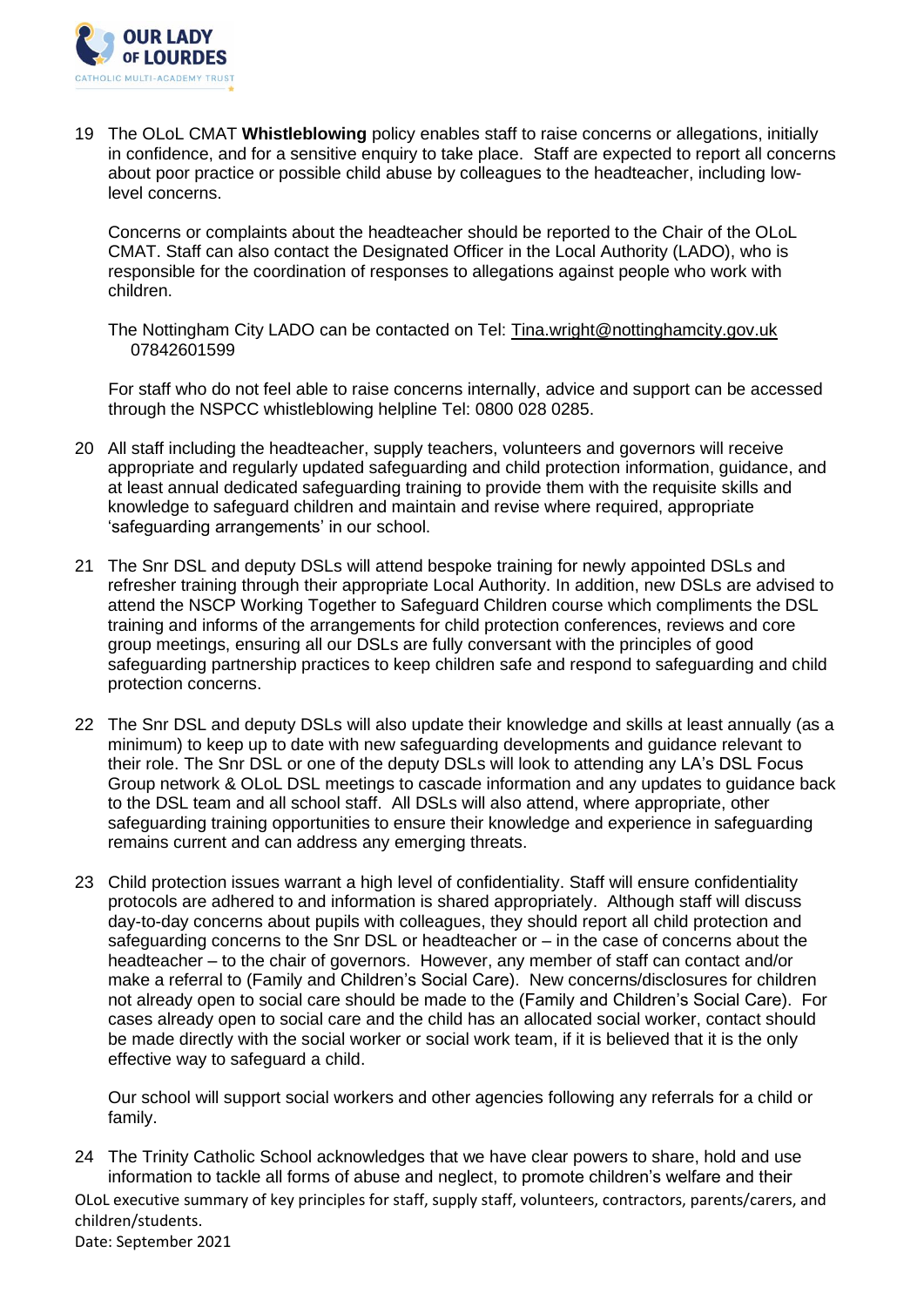

educational outcomes. All staff, including supply teachers and volunteers must be mindful of specific requirements in relation to the use of technology including on-line behaviour and the taking, storing and use of images of children. All staff must be conversant and be able to apply GDPR guidance and information sharing procedures in-line with statutory guidance and OLoL CMAT procedures.

- 25 The Snr DSL is responsible for ensuring that all staff, including supply teachers and volunteers have a meaningful awareness of a range of specific safeguarding issues and vulnerabilities as defined in Annex A of Keeping Children Safe in Education 2021, and be able to discharge their responsibilities for children effectively by raising concerns with appropriate staff and or the DSL team to keep children safe. All staff will need to understand issues and risks in relation to physical and mental health and well-being, criminal child exploitation, gang and knife crime, serious youth violence, radicalisation, extremism, and child sexual exploitation.
- 26 The Snr DSL will ensure all staff understand the seriousness of peer on peer abuse (also known as child on child abuse) and the indicators and risks associated with children who display sexually violent and sexually harmful behaviours, or inappropriate behaviour including sexting or other forms of on-line abuse or behaviours linked to issues such as drug taking and or alcohol misuse, and consensual and non-consensual sharing of nudes and semi-nudes images and /or videos can be signs that children are at risk, or inappropriate behaviour including sexting.
- 27 The Snr DSL will ensure all staff including supply staff and volunteers are aware of how to respond and report any indicators or incidents of peer on peer also known as 'child on child' abuse, so that actions can be taken swiftly and effectively to ensure children can be kept safe. We acknowledge that it can happen both inside and outside of school and online and all staff have a responsibility to report **any** concerns regarding peer on peer abuse to the designated safeguarding lead or one of the deputy DSLs. We understand the importance of challenging inappropriate behaviours between peers that are actually abusive in nature and not dismiss them as "just banter", "just having a laugh" or "part of growing up". We will adopt the Government statutory guidance for a **'zero tolerance'** approach to abuse, and will hold to account and challenge anyone who acts in a way which harms children or situations which could lead to a culture of unacceptable behaviours, an unsafe environment for children for children and in worst case scenario a culture that normalises abuse leading to children accepting it as normal and not coming forward to report it. See *The Trinity Catholic School* Safeguarding Policy and *KCSiE 2021 paragraphs 46 to 52. Part five- Child on Child sexual violence and sexual harassment and DfE advice Sexual Violence and Sexual Harassment Between Children in Schools and Colleges in KCSiE 2021 page 3.*
- 28 The Trinity Catholic School acknowledges the specific legal duty placed on teachers should they become aware that an act of FGM (Female Genital Mutilation) appears to have been carried out on a girl under the age of 18 **for the teacher to report to the police**. The Snr DSL will ensure all staff, but particularly all with teacher status, are conversant with the procedures required of mandatory reporting for concerns and risks related to honour-based abuse, female genital mutilation, forced marriage and 'up skirting' which all have a mandatory reporting requirement. All teaching staff will complete FGM training in line with statutory guidance.
- 29 The Trinity Catholic School acknowledges technology brings many benefits to our school, staff, and *students* but we also recognise the risks and harms related to the use of technology, the internet and social media platforms which evolve and change rapidly. In accordance with Government guidance we will carry out an annual review of our online safety, supported by an annual risk assessment that considers and reflects the risk children can face. We will continue to ensure appropriate levels of security protection are in place, to safeguard our systems, staff and learners and review the effectiveness of our procedures to keep up to date with evolving cyber-crime technologies. We will ensure our learners and parents/carers are kept informed especially where remote learning is required and out in place.